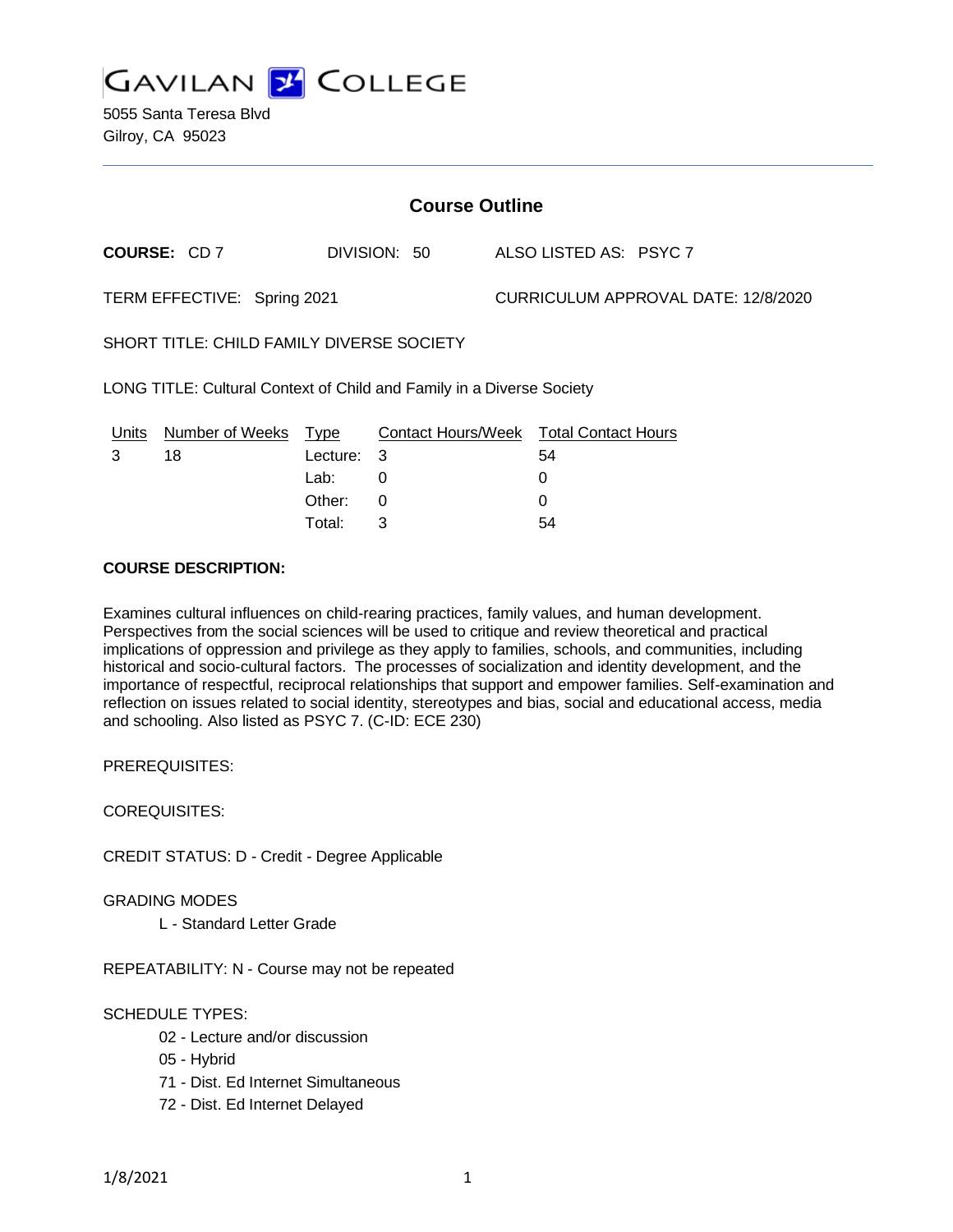### **STUDENT LEARNING OUTCOMES:**

By the end of this course, a student should:

1. Analyze and explain aspects of children's experience as members of families targeted by social bias considering the significant role of education in reinforcing or contradicting such experiences.

2. Critique theories and review the multiple impacts of educational, political, and socioeconomic factors directly impact the lives of children and families, especially on young children's experiences and social identity.

3. Compare and contrast the components of linguistically and culturally relevant, inclusive, age-appropriate, anti-bias approaches in promoting optimum learning and development.

4. Evaluate the impact of personal experiences on teaching approaches and interactions with children.

### **CONTENT, STUDENT PERFORMANCE OBJECTIVES, OUT-OF-CLASS ASSIGNMENTS**

Curriculum Approval Date: 12/8/2020

3 Hours

Student Performance Objective: Compare the historical and current perspectives involving diversity and inclusion and their impacts on

children's identity development and learning. Analyze theories of socialization that address the interrelationship of child, family, and community.

Lecture /Discussion: Part I: "Cultural Diversity in Child Development"

"Theory and Caregiving Practices." Introduction to the cross-cultural perspective; the role of culture in children's lives.

3 Hours

Student Performance Objective: Analyze one's own values, goals and sense of self as related to family history and life experiences,

assessing how this impacts relationships with children and families. Analyze and explain aspects of children's experience as members of families targeted by social bias considering the significant

role of education in reinforcing or contradicting such experiences

Lecture/Discussion: The necessity for cross-cultural education in early childhood classrooms. Interpreting the meaning of

behavior; learning to communicate across cultures. The influence of teachers', parents' and caregivers' attitudes on learning. Culturally-responsive child care.

3 Hours

Student Performance Objective: Differentiate various racial/ ethnic/cultural differences and

similarities and propose strategies to challenge prevailing misconceptions.

Lecture/Discussion: Beginning with Myself: racial/ethnic awareness for teachers and caregivers. Awareness of

ethnocentricity, stereotypes, prejudice, pluralism, racism, ageism, handicapism, sexism and systemic and internalized privilege and oppression as they relate to children, families and early childhood

settings. Difference awareness in young children. Learning to recognize and discourage stereotyping.

3 Hours

Student Performance Objective: Evaluate inclusive

classroom environments, materials and approaches for developmental, cultural, and linguistic appropriateness. Disabilities, comparing cultural practices and awareness activities.

Lecture/Discussion:

Inclusive classroom environments, materials and practices of inclusive curriculum.

.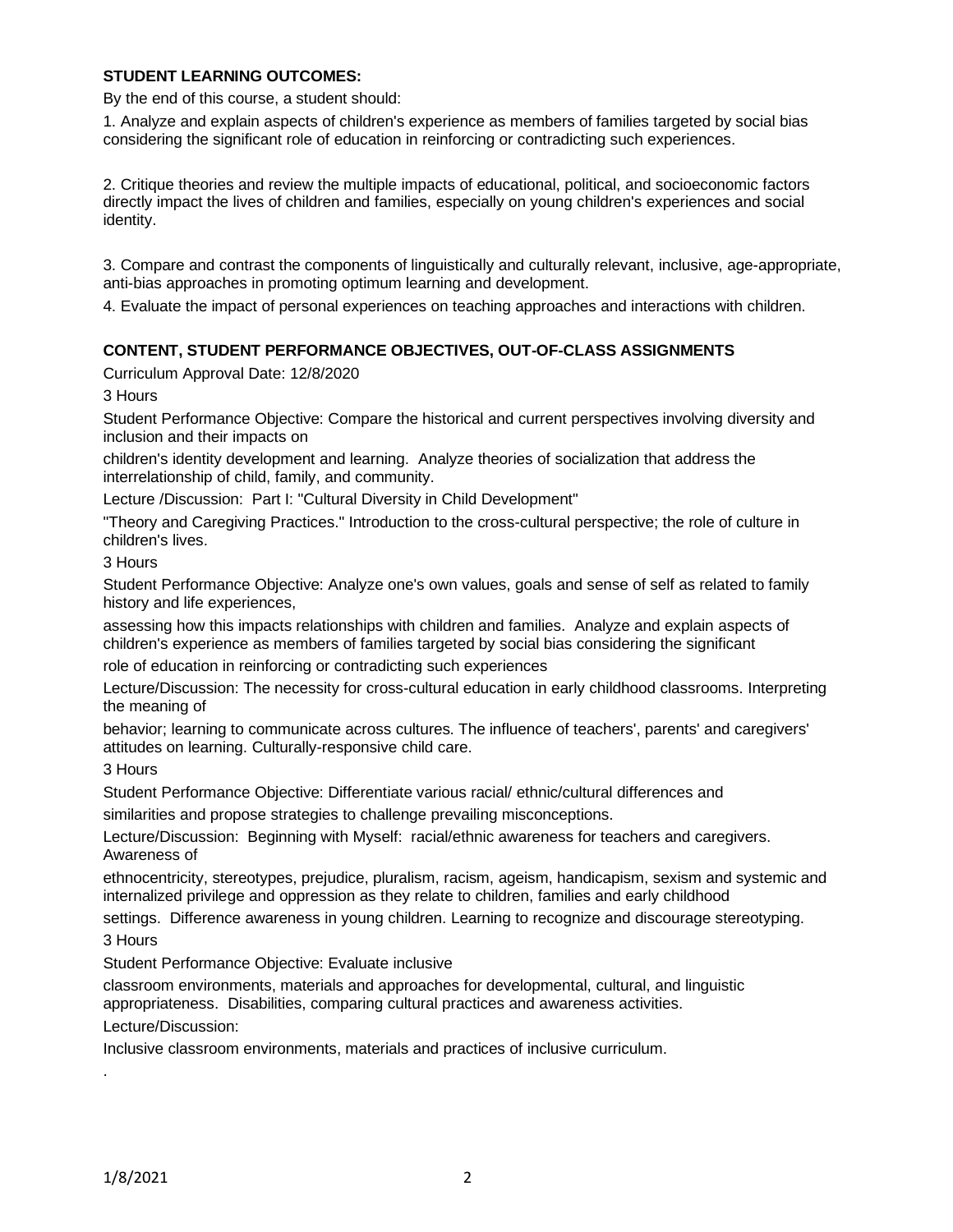3 hours

Student Performance Objective: Critique theories and review the multiple

impacts of educational, political, and socioeconomic factors directly impact the lives of children and families, especially on young children's social identity

Lecture/Discussion: How do children learn about gender identity, class identity? Sources of cultural knowledge. Agents of socialization.

3 Hours

Student Performance Objective: Evaluate the impact of personal experiences and social identity on teaching effectiveness.

Lecture/Discussion:

Culturally-limited theories of child development. The effect of intelligence testing and other culturally biased school practices on self-esteem and learning.

In-class essay following excerpt from "Growing Up" "Hispanic in America".

3 Hours

Student Performance Objective: Evaluate the impact of personal experiences and social identity resulting from cultural

competencies.

Lecture/Discussion: Developing social competencies in different cultures: toilet training, dressing, and eating.

3 Hours

Student Performance

Objective: Compare and contrast the components of linguistically and culturally relevant, inclusive, ageappropriate, anti-bias approaches in promoting optimum learning and

development

Lecture/Discussion: Cross-cultural views of developmental milestones. Attachment and separation; play and exploration.

3 Hours

Student Performance

Objective: Recognize cultural and ethnic contributions within our national culture.

Lecture/Discussion: Part II: Cultural and Ethnic diversity within a

pluralistic society". Recognition of one's

cultural and ethnic contributions to the national culture. Historical examples.

3 Hours

Student Performance Objective: Recognize the effect of immigration on cultural

Lecture/Discussion: Growing up in a land of immigrants. Historical overview of immigration and migration patterns.

3 Hours

Student Performance Objective: Recognize that student variability; exist in many ways including cultural, ethnic, intellectual, linguistic, racial, social, and special

needs.

Lecture/Discussion: Exploring the contributions of "minority" ethnic groups to the "majority" culture. Contribution Collage Project.

3 Hours

Student Performance Objective: Analyze various aspects of children's experience a members of families targeted by social bias.

Lecture/Discussion: A comparison of family practices (guidance, kinship, marriage patterns, intergenerational relationships). Student presentations on family practices.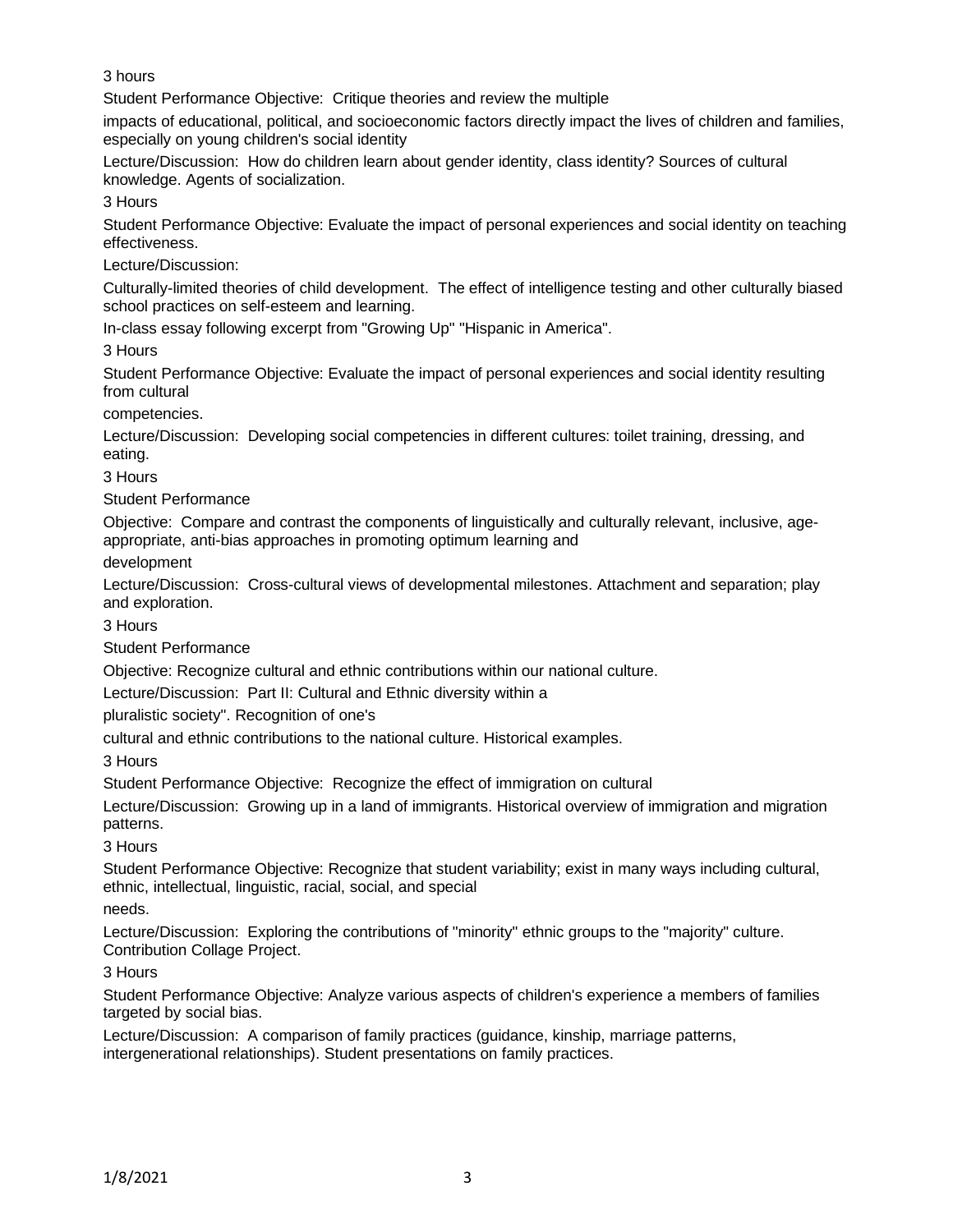3 Hours

Student Performance

Objective: Illustrate the influences of cultural practices on curriculum.

Lecture/Discussion: Religion: its influences on cultural practices and the majority culture. Holiday activities in the

Anti-bias curriculum. Student presentations on religious/cultural practices.

3 Hours

Student Performance Objective: Demonstrate strategies for helping children negotiate

and resolve conflicts with a focus on using anti-bias approaches in the classroom.

Lecture/Discussion: Racial identity/labeling between and among ethnic groups. The history of intolerance in America.

Film and response.

3 Hours

Student Performance Objective: Practice anti-bias strategies in the classroom.

Lecture/Discussion:

Implementing anti-bias curriculum in ECE classroom including helping children negotiate and resolve conflicts. Student presentations on implementing anti-bias curriculum.

4 Hours

Student Performance Objective: Investigate and develop strategies to create partnerships with families on issues of bias, and injustice through building mutual, collaborative

relationships. Review.

Lecture/Discussion: Developing partnerships with diverse families that build collaborative relationships.

3 Hours

Student Performance Objective: Illustrate the significance of school practices in developing collaborative relationships with families.

Lecture/Discussion: Becoming a change agent:

modifying existing caregiving and school practices to minimize moral, ethical, cognitive and affective conflict in a multicultural society. Importance of building mutual, collaborative relationships

with families on issues of bias and injustice.

2 Hours

Final Exam

# **METHODS OF INSTRUCTION:**

Lecture - Discussion Media - Discussion Objective and Subjective Exams. Family Research group discussions and oral presentations. Child and Culture Book Analysis

# **OUT OF CLASS ASSIGNMENTS:**

Required Outside Hours: 108

Assignment Description: Reading, research, interviews and creating program designs.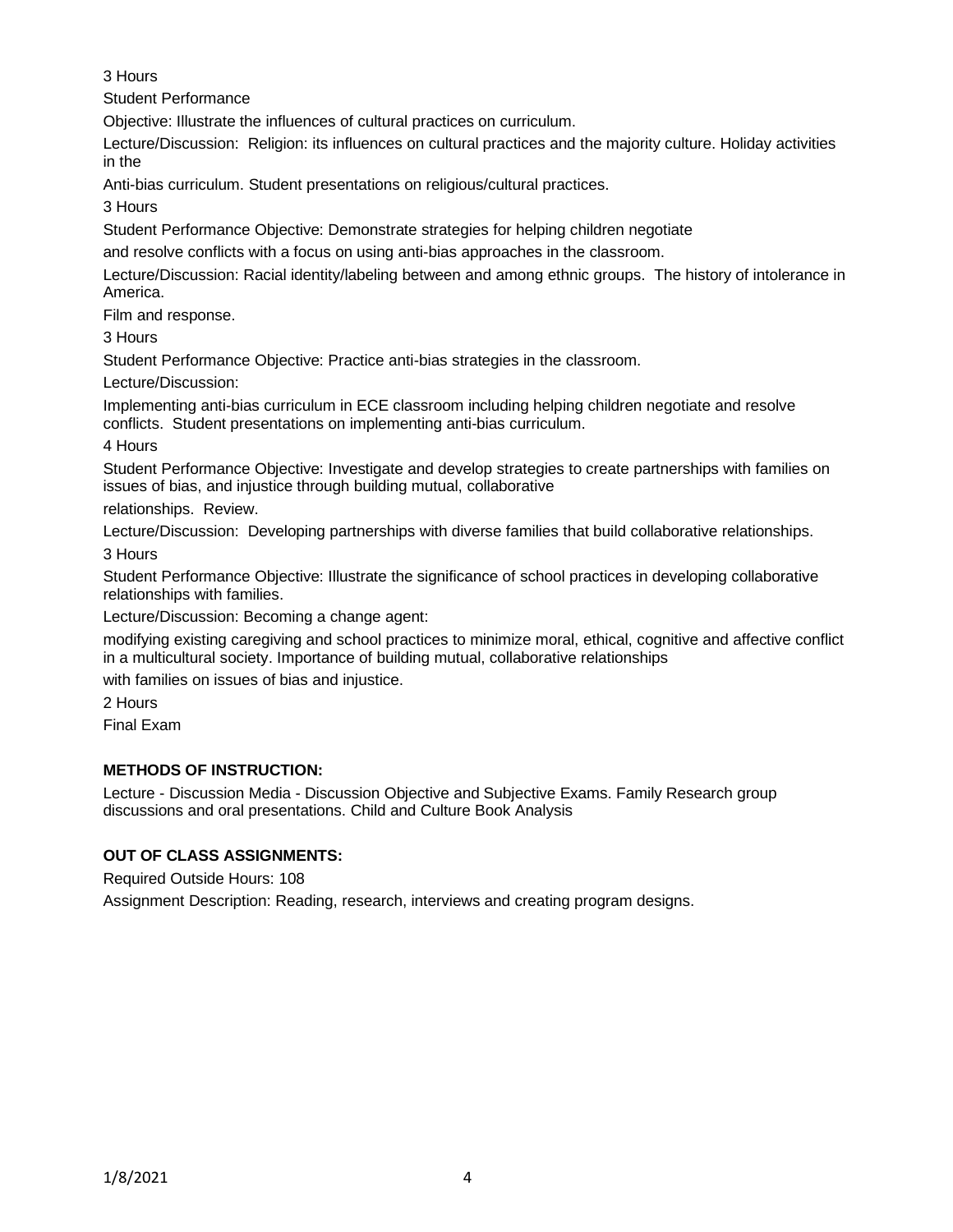### **METHODS OF EVALUATION:**

Writing assignments Percent of total grade: 35.00 % Percent range of total grade: 35% Written Homework Essay Exams Term or Other Papers Problem-solving assignments Percent of total grade: 25.00 % Percent range of total grade: 15 % to 25 % Homework Problems Exams Case Studies Skill demonstrations Percent of total grade: 25.00 % Percent range of total grade: 20 % to 25 % Class Performance Design of a Developmentally Appropriate and Equitable practice Performance Exams Objective examinations Percent of total grade: 15.00 % Percent range of total grade: 15 % to 25 % Multiple Choice True/False Matching Items

# **REPRESENTATIVE TEXTBOOKS:**

Gonzalez-Mena. Teaching Children in a Diverse Society. McGraw Hill,2018. Reading Level of Text, Grade: Reading level of text, Grade: 14 Verified by: Verified by: online Recommended Other Texts and Materials Anti-Bias Education for Young Children and Ourselves, Derman Sparks, 2018 NAEYC Publications